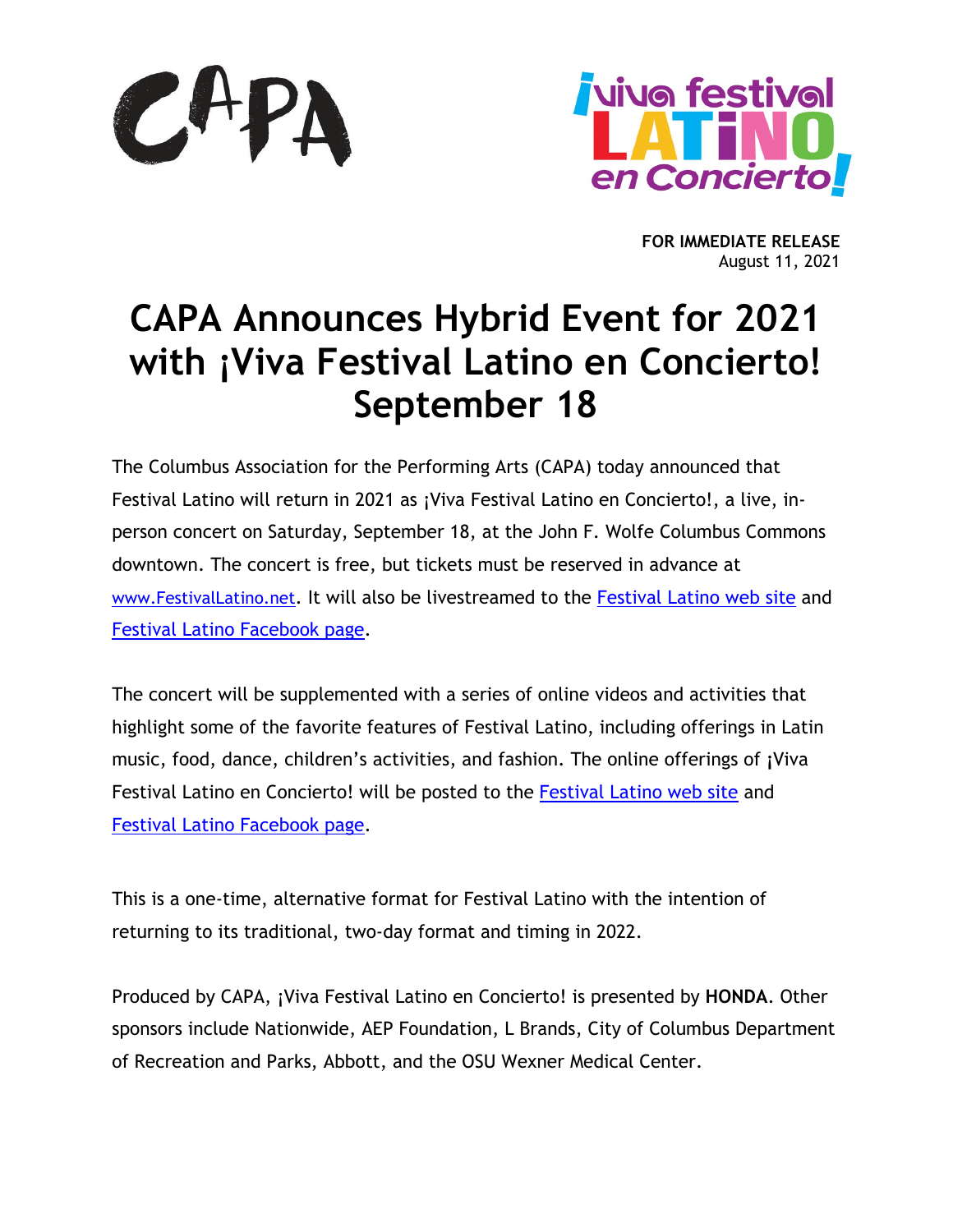"While not in its traditional form, we are excited for this new, one-time format of ¡Viva Festival Latino en Concierto!, offering an exciting lineup of international Latin music stars in a one-night-only concert complemented with online cultural components," stated CAPA President and CEO Chad Whittington. "We invite central Ohio to celebrate this rich culture with us and enjoy great food, great music, and a great live concert event."

## **Saturday, September 18**

Hosted by comedian [Radel Ortiz,](https://radelortiz.com/) a Dominican American artist from East New York drawing a big following on social media due to hilarious interactions with his family, ¡Viva Festival Latino en Concierto! will be held at the Columbus Bicentennial Pavilion in the John F. Wolfe Columbus Commons (160 S. High St.) directly behind the Ohio Theatre. Gates open at 4 pm. In addition, the concert will be streamed live through the [Festival Latino web site](http://festivallatino.net/) and [Festival Latino Facebook page.](https://www.facebook.com/festivallatino/)

## **5 pm – Yumbambé**

Comprised of some of Columbus' most prominent jazz musicians, Yumbambé's unique mix of vocals and authentic percussion instruments gives them a smooth but spicey sound.

## **6:15 pm – Patrick Shannon**

After years of singing in Spanish and diverse musical genres, Patrick Shannon, finalist of Estrella TV's "Tengo Talento Mucho Talento," has found his passion for ranchera music, a genre that originated on the ranches of rural Mexico and is closely associated with Mariachi.

## **7:15 pm – Funk Salsa Urban**

One of the most dominant and sought-after bands in New York City, Funk Salsa Urban fuses salsa rhythms, funk, and urban with Spanglish lyrics to create their own fresh inner-city sound.

## **9 pm - Fulanito**

An American group of Dominican origin, Fulanito's music combines traditional merengue with rap, house, hip hop, and other genres with lyrics usually in Spanglish. The group gained international fame with hit singles "Guallando," "El Cepillo," and "La Novela" from their first album, and furthered their notoriety with second album, *El Padrino*, that garnered a Grammy nomination. Fulanito have sold nearly 10 million records worldwide.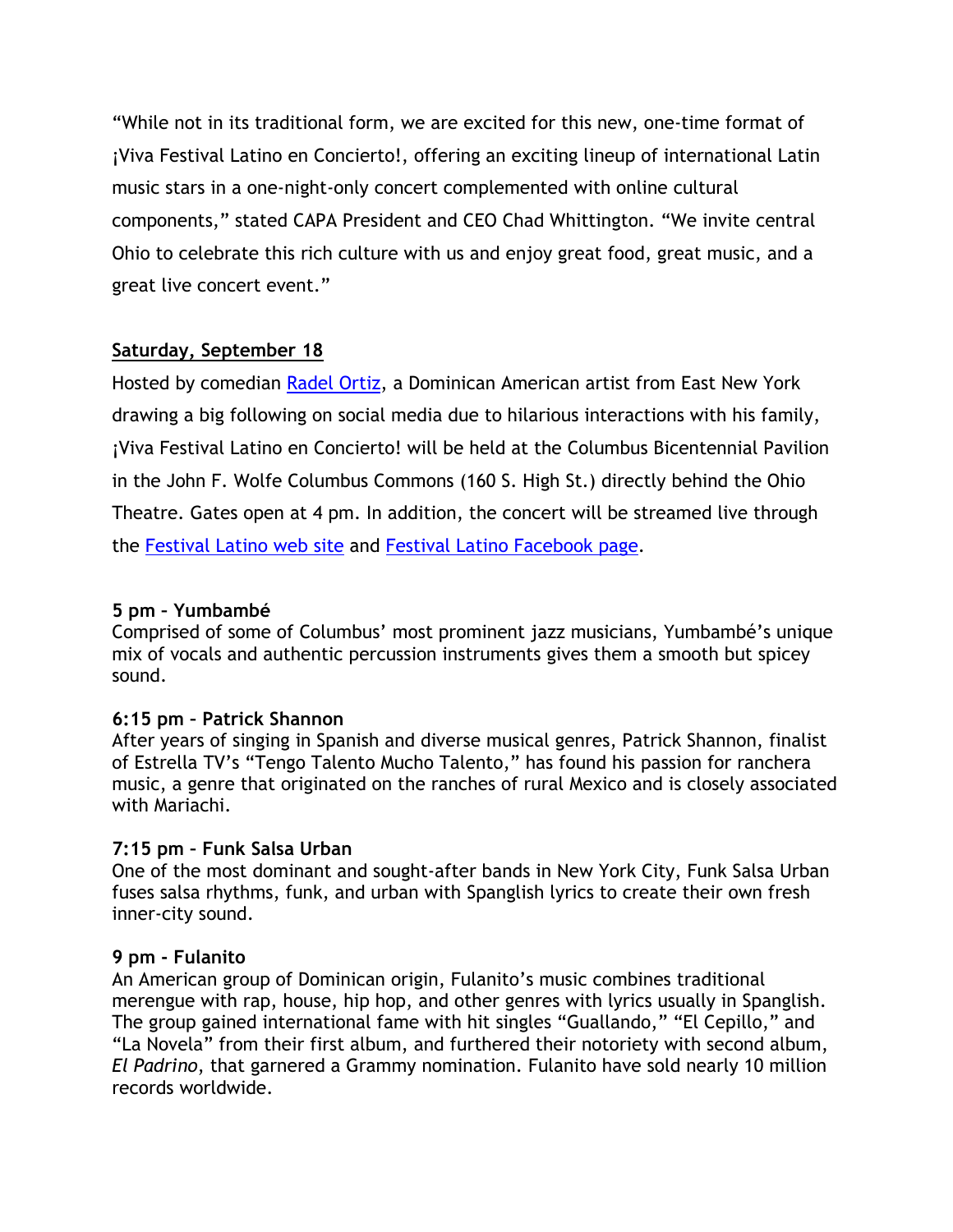### **Concert Tickets**

Tickets are free but reservations are required and can be made at [www.FestivalLatino.net.](http://www.festivallatino.net/) Each reservation can include up to six people. Attendees should show the ticket code on their mobile device or print out a PDF of their tickets to present at the gate. All tickets are general admission, lawn seating.

### **Parking**

Parking is available at the Columbus Commons Main Parking Garage, located at 55 East Rich Street, just steps away from the park. Spaces are also available at the Columbus Commons' underground garage at 191 South Third Street. Parking is \$5.

### **Food & Beverage Policy**

Food trucks will be operating on-site. Beverages (both alcoholic and non-alcoholic) will also be available for purchase. Attendees may NOT bring in outside food or beverages.

### **Event Policy**

Guests are encouraged to bring blankets and chairs for lawn seating but no tables. Pets, skateboards, solicitation or unauthorized sales, handbills, weapons, plastic tarps, tents, and use of stakes are not permitted. Smoking is permitted in designated areas only. Flash cameras, laser pointers, and/or video or audio recorders of any kind are not permitted during the performance.

#### **Restrooms**

Port-o-lets will be on site.

#### **Weather Policy**

The concert is rain or shine. There is no rain date.

#### **Bus Transportation**

COTA buses will run their regularly scheduled routes to and from downtown. Patrons can get information on bus schedules and stops at [www.cota.com.](http://www.cota.com/)

#### **Bicycle Parking**

Bicycles can be locked up at bike racks throughout the park.

#### **Safety**

Medical personnel will be on-site for first aid needs. Columbus Police and other security staff will be on-site monitoring park activity.

Outside the park, Capital Crossroads uniformed ambassadors can provide directions, information about downtown, and/or car escort services. For more information on Capital Crossroads' services, please call 614.228.5718.

#### **Accessibility**